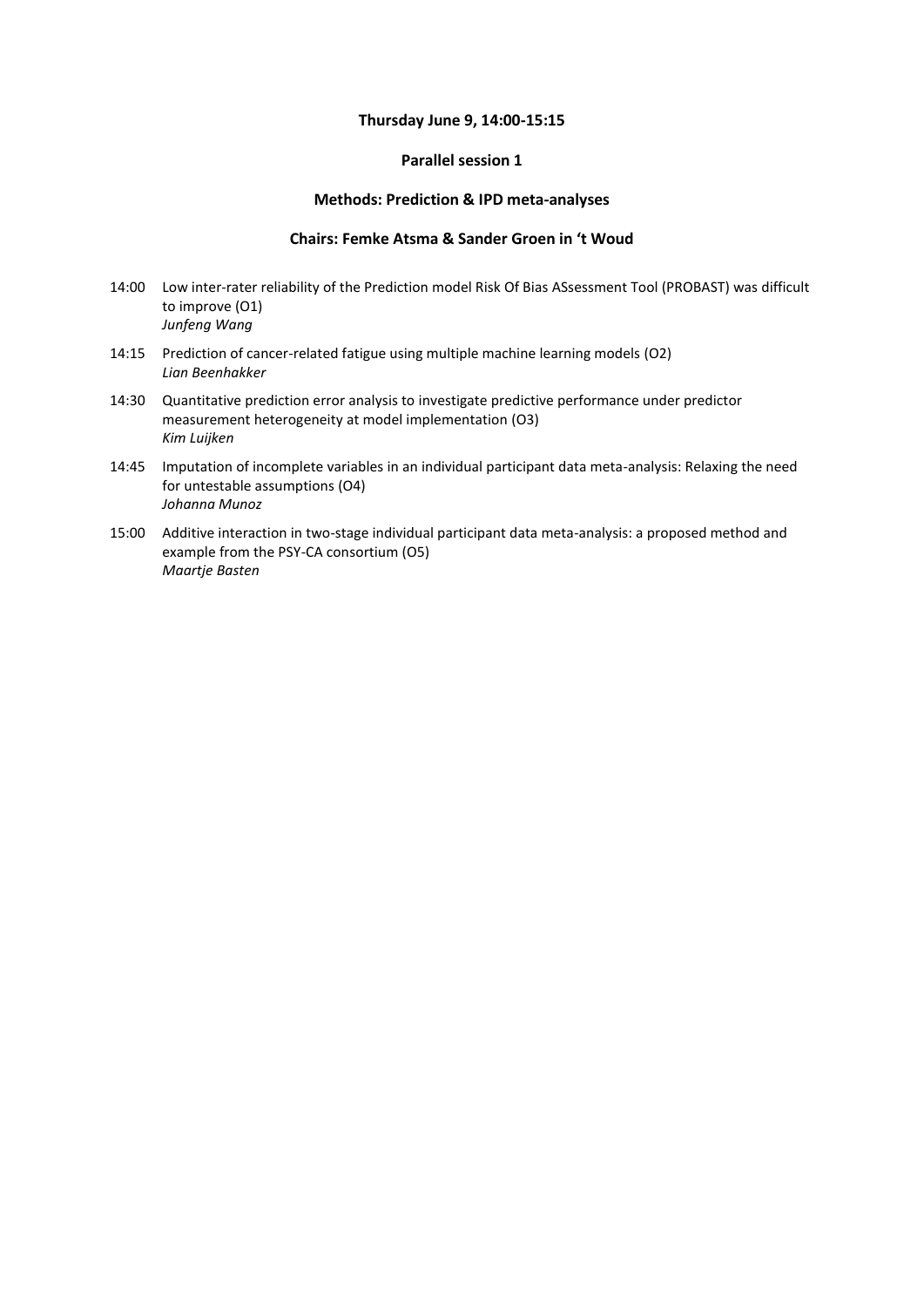# **O1. Low inter-rater reliability of the Prediction model Risk Of Bias ASsessment Tool (PROBAST) was difficult to improve.**

*Wang J., Division of Pharmacoepidemiology and Clinical Pharmacology, Utrecht Institute for Pharmaceutical Sciences, Utrecht University, Utrecht, the Netherlands Ma J., Centre for Statistics in Medicine, Nuffield Department of Orthopaedics, Rheumatology and Musculoskeletal Sciences, University of Oxford, Oxford, UK*

Background: The Prediction model Risk Of Bias ASsessment Tool (PROBAST) has been developed for assessing the methodological quality of individual prediction model studies included in a systematic review. We aim to assess the inter-rater reliability (IRR) and accuracy of using PROBAST in researchers with less experience, and whether training can improve their performance.

Methods: Twenty-four models in three model types were randomly selected from a systematic review and critical appraisal of COVID-19 prediction models. Eight reviewers were randomly assigned to two groups. An orthogonal design was used to assign publications to reviewers, to avoid the potential impact of publications and reviewers. Each publication was evaluated independently by a pair of reviewers before the training and by another pair after the training. Cohen's quadratic weighted kappa coefficient (κ) was calculated for each publication as the measure

of IRR. The inter-rater agreement between two reviewers and the accuracy of the evaluation were calculated for each signalling question (SQ) in PROBAST.

Results: The overall weighted kappa for all domains and all papers was 0.0259 (95% CI: -0.0595, 0.111) before training and 0.182 (0.0772, 0.287) after training. Kappa for each publication was improved in 15 out of 24 publications. Before training, inter-rater agreement for individual SQs ranged from 29.2% to 87.5% (median=62.5%) and accuracy ranged from 33.3% to 79.2% (median=55.2%). After training, the median of inter-rater agreement increased to 70.8%, however the accuracy decreased slightly to a median of 54.2%.

Conclusion: The relatively low inter-rater reliability and poor accuracy may jeopardize the validity of the assessment with PROBAST. For reviewers with less experience, training has little effect on improving the IRR but still not to the level desired.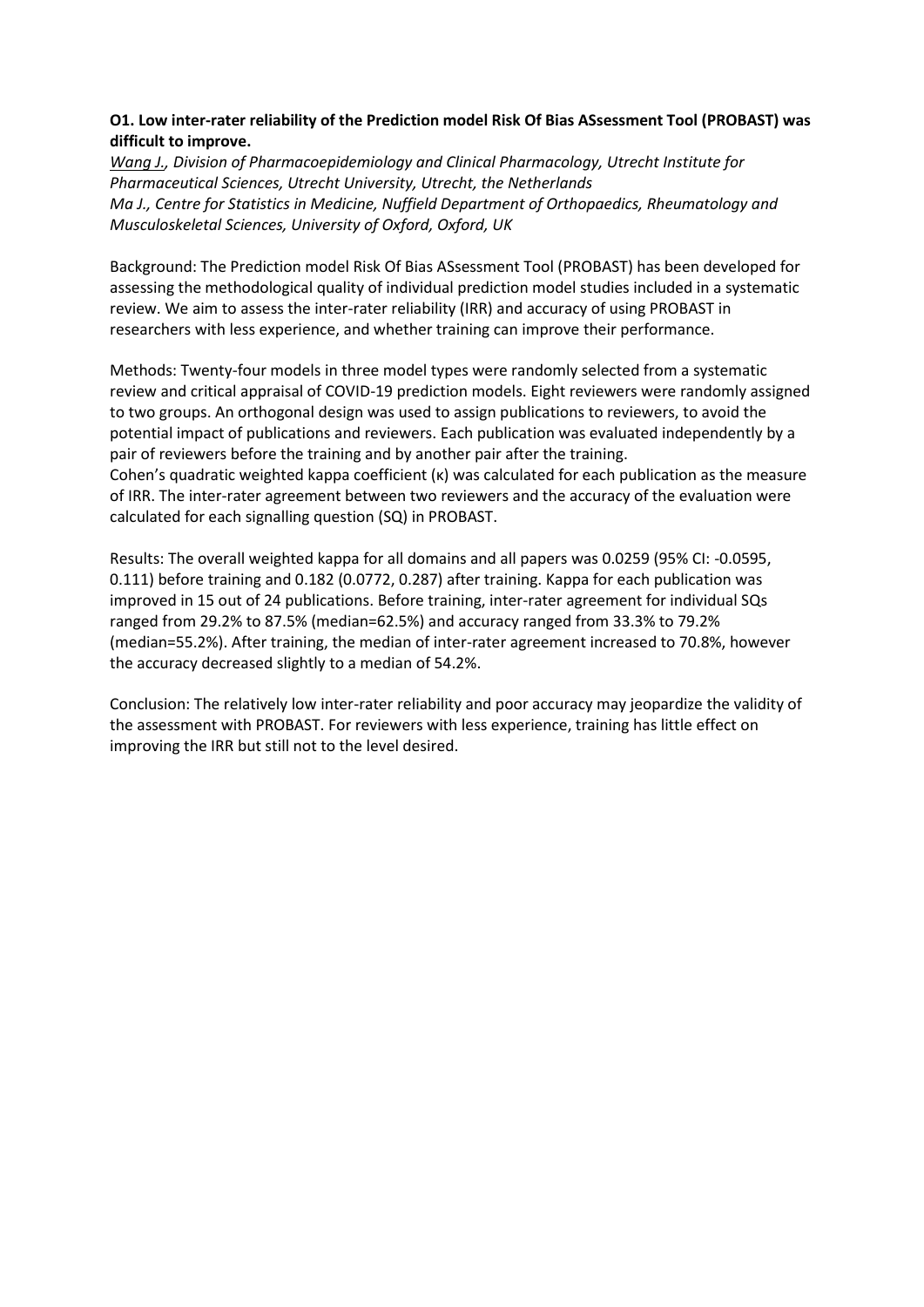### **O2. Prediction of cancer-related fatigue using multiple machine learning models.**

*Beenhakker L., Department of Biomedical Signals and Systems, University of Twente, Enschede, The Netherlands*

*Wijlens K.A.E., Department of Biomedical Signals and Systems, University of Twente Witteveen A., Department of Biomedical Signals and Systems, University of Twente Heins M., Department of Primary Care, Netherlands Institute for Health Services Research (NIVEL) Bode C., Department of Psychology, Health and Technology, University of Twente Siesling S., Department of Health Technology and Services Research, University of Twente, Department of Research and Development, Netherlands Comprehensive Cancer Organisation (IKNL) Vollenbroek-Hutten M.M.R., Department of Biomedical Signals and Systems, University of Twente*

Background: Early diagnosis and improved treatment has increased the number of breast cancer survivors. This increase results in more people struggling with long-term effects of cancer and its treatment. One of these effects is cancer-related fatigue (CRF). It is important to recognize CRF in time to prevent it from worsening and becoming chronic by starting a CRF intervention. Using machine learning models, we aimed to predict the individual risk of developing CRF.

Methods: Data from the Primary Secondary Cancer Care Registry (PSCCR) was used, in which information of the Netherlands Cancer Registry (NCR) was combined with data of General Practitioners (GPs) via Nivel Primary Care. We included 12.813 breast cancer patients of which 2.224 visited the GP with fatigue complaints. Predictors (n=64) were related to patient, tumour and treatment characteristics and GP visits before diagnosis. Missing data was imputed using Multiple Imputation by Chained Equations and risk was predicted using Random Forest Classifier, Logistic Regression, Gaussian Naïve Bayes, K-Nearest Neighbours and Multi-Layer Perceptron. A nested 5-fold cross validation was used to optimize hyperparameters and assess the performance of the models by comparing the area under the receiver operator characteristic curve (AUC-score).

Results: The performance of the models was poor to moderate, with AUC-scores ranging from 0.54- 0.63. The Random Forest Classifier and the Logistic Regression model performed best, with AUCscores of 0.63±0.014 and 0.62±0.09 respectively.

Conclusion: Using machine learning models on the PSCCR dataset, the individual risk for CRF cannot be predicted accurately. This can be due to the assessment of fatigue as outcome measure. Not all patients with fatigue complaints visit the GP and not all fatigue complaints might be related to the breast cancer diagnosis. In future studies, we hope to collect more detailed data and have a clearer differentiation between fatigued and non-fatigued patients.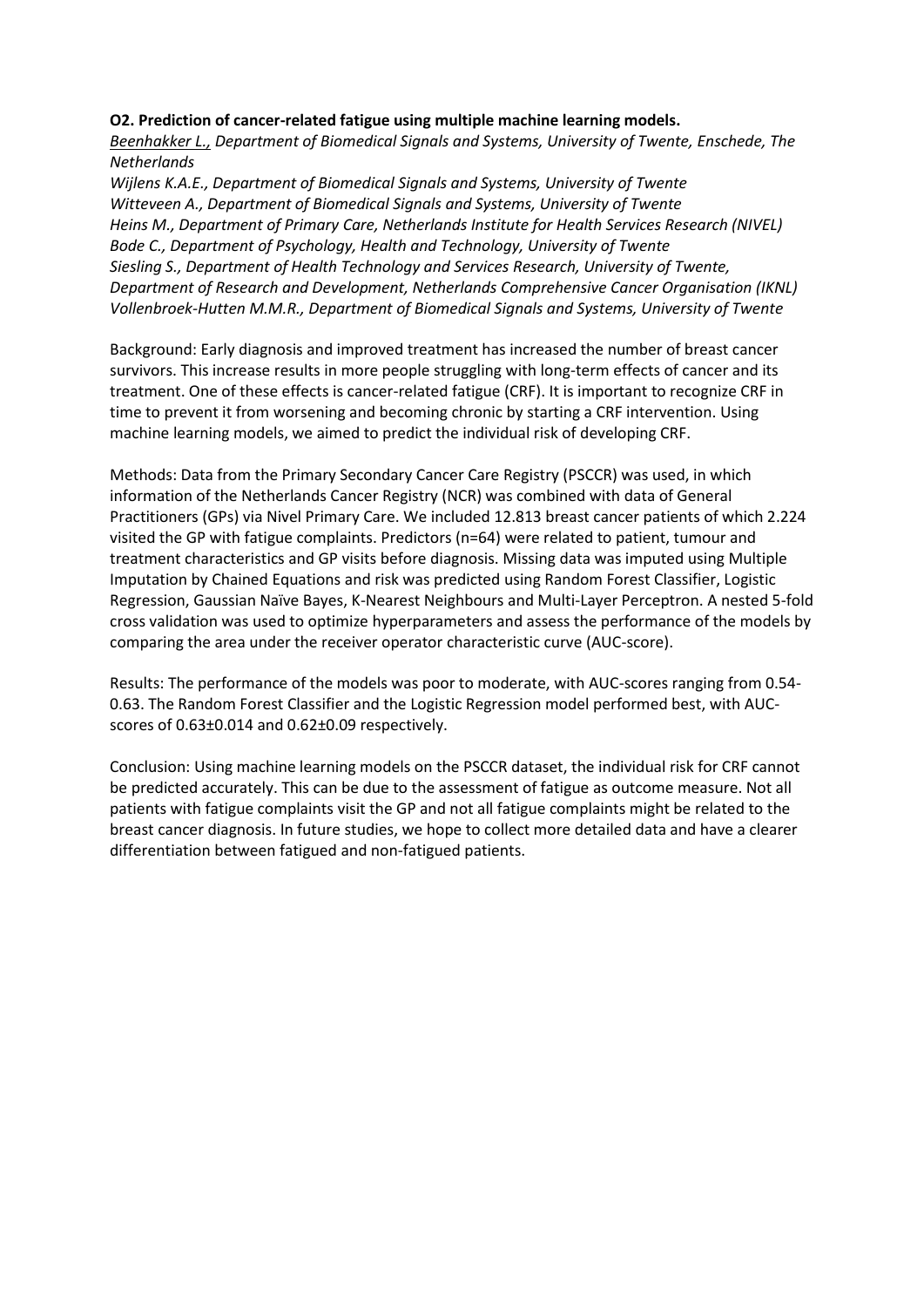### **O3. Quantitative prediction error analysis to investigate predictive performance under predictor measurement heterogeneity at model implementation.**

*Luijken K., Leiden University Medical Center, Leiden and University Medical Center Utrecht, Utrecht, the Netherlands Song J., Leiden University Medical Center, Leiden, the Netherlands Groenwold R.H.H., Leiden University Medical Center, Leiden, the Netherlands*

Background: When a predictor variable is measured in similar ways at the derivation and validation setting of a prognostic prediction model, yet both differ from the intended use of the model in practice (i.e., 'predictor measurement heterogeneity'), performance of the model at implementation needs to be inferred. This study proposed an analysis to quantify the impact of anticipated predictor measurement heterogeneity.

Methods: A simulation study was conducted to assess the impact of predictor measurement heterogeneity across validation and implementation setting in time-to-event outcome data. The use of the quantitative prediction error analysis was illustrated using an example of predicting the 6-year risk of developing type-2 diabetes with heterogeneity in measurement of the predictor body mass index.

Results: In the simulation study, calibration-in-the-large of prediction models was poor and overall accuracy was reduced in all scenarios of predictor measurement heterogeneity. Model discrimination decreased with increasing random predictor measurement heterogeneity.

Conclusions: Heterogeneity of predictor measurements across settings of validation and implementation reduced predictive performance at implementation of prognostic models with a time-to-event outcome. When validating a prognostic model, the targeted clinical setting needs to be considered and analyses can be conducted to quantify the impact of anticipated predictor measurement heterogeneity on model performance at implementation.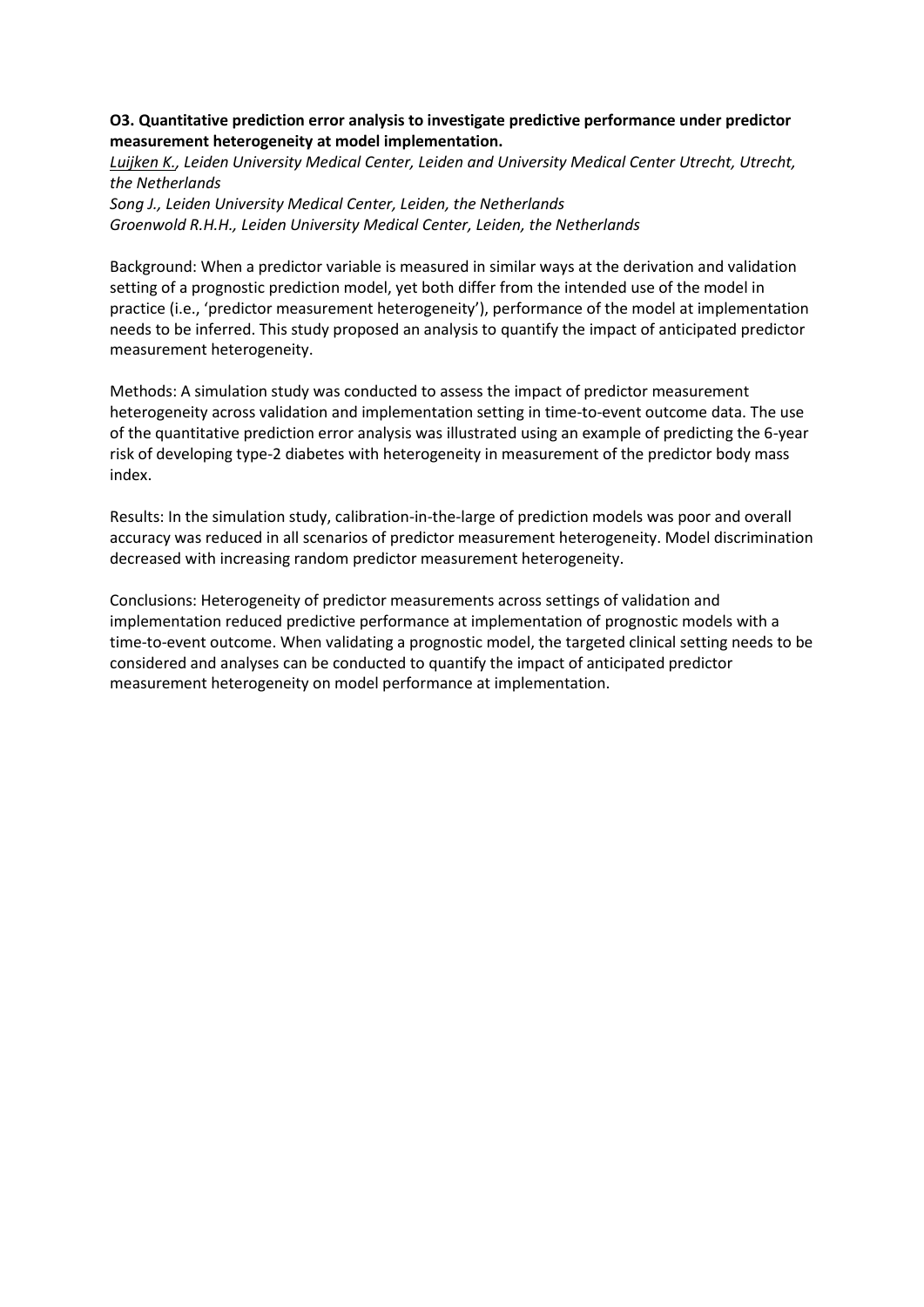# **O4. "Imputation of incomplete variables in an individual participant data meta-analysis" Relaxing the need for untestable assumptions.**

*Munoz J., Utrecht Medical Center, Utrecht, The Netherlands De Jong V.M.T, Utrecht Medical Center, Utrecht, the Netherlands Debray T., Utrecht Medical Center, Utrecht, the Netherlands*

Background: Missing data is a common problem in medical research, and is commonly addressed using multiple imputation. Although traditional imputation methods allow for valid statistical inference when data are missing at random (MAR), their application is not justified when observations are clustered (e.g., within studies) or when the presence of missingness depends on unobserved information. This situation often occurs when individual participant data (IPD) from multiple studies are combined. Although several imputation methods have been proposed to address individual studies in which data are missing non-randomly (MNAR), their applicability and validity in large data sets with clustering remain unclear. Therefore, we propose a new imputation method for multilevel MNAR data. This method is based on the principles of Heckman selection models, and adopts a two-stage meta-analysis approach for the imputation of binary and continuous variables.

Methods: We simulated data from ten cohorts with a missing process compatible with the Heckman model. We considered different simulated scenarios by varying the MNAR specification, cohort sample size, number of cohorts, and error distribution. We evaluate the performance of our method and other previously proposed imputation methods in each scenario and finally illustrate the method in a multi-district study to estimate the prevalence of malaria in Ugandan children.

Results: Simulation analysis shows that our method provides comparable coefficient parameter estimates in terms of bias with a Heckman imputation method without clustering. Our method provides better coverage among the evaluated methods. However, it is sensitive to sample size and number of clusters, as well as to deviations from the normality distribution.

Conclusion: Under a correct specification of the imputation model and of the exclusion variables, the proposed method is reliable to impute binary and continuous variables following an M(N)AR mechanism according to the Heckman model, coming from multilevel data or IPD studies.